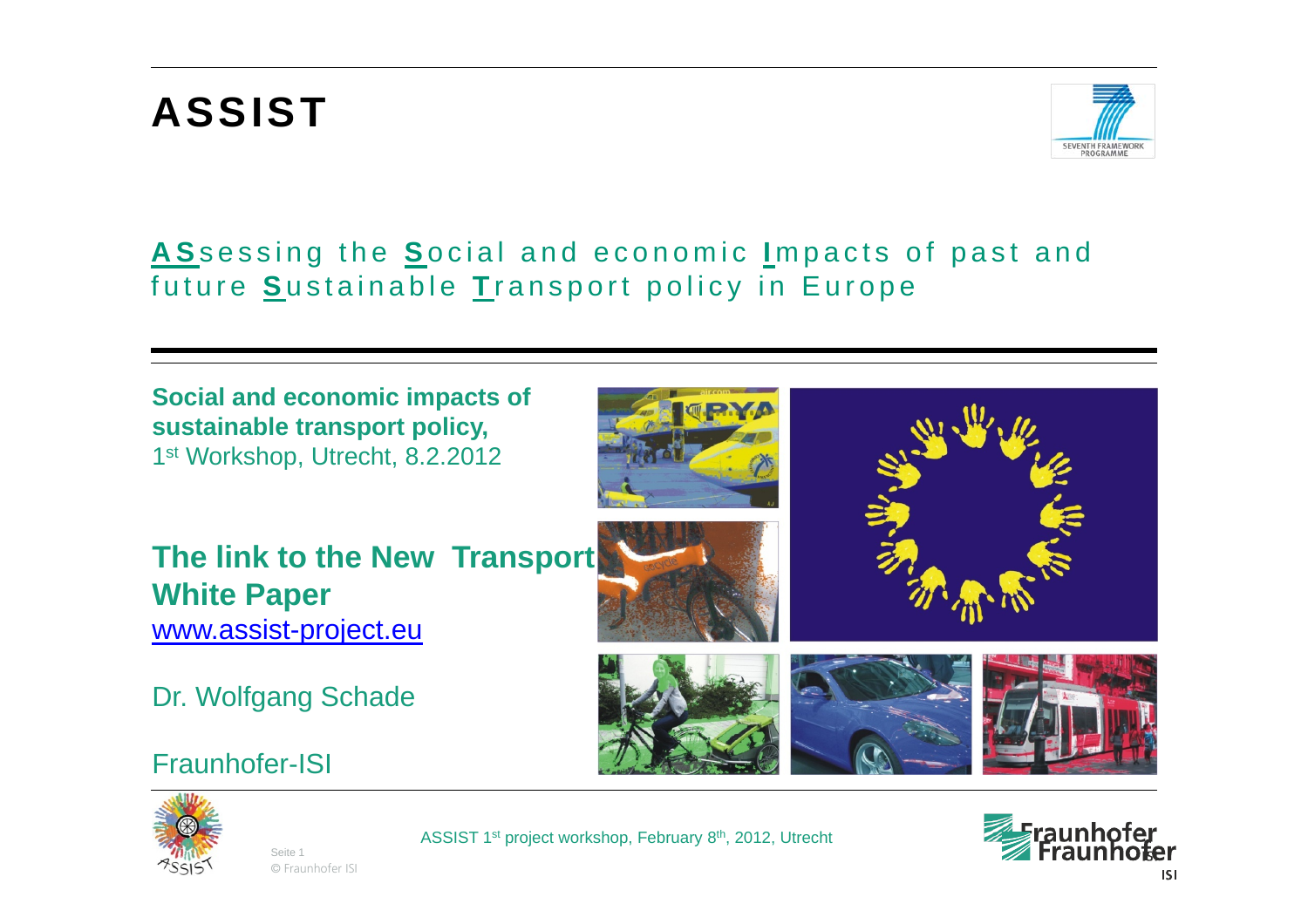### Roadmap to a Single European Transport Area - Towards a competitive and resource efficient transport system

- **Contract Contract Contract Contract Contract Contract Contract Contract Contract Contract Contract Contract Co**  White Paper (COM(2011) 144)
	- Vision of sustainable transport
	- 1+10 targets until 2050
	- 131 measures proposed

© Fraunhofer ISI Seite 2

- **Contract Contract Contract Contract Contract Contract Contract Contract Contract Contract Contract Contract Co**  White Paper Impact Assessment (SEC(2011) 358/2)
	- Clustering of 7 types of measures for impact assessment
	- Reference scenario and three policy options
- Ξ White Paper Accompanying Document (SEC(2011) 391)
	- Current trends and future challenges: Growing out of Oil (part I)
	- A vision for 2050: An integrated, sustainable and efficient mobility network (part II)
	- n. Strategy: Policies to steer change (part III)



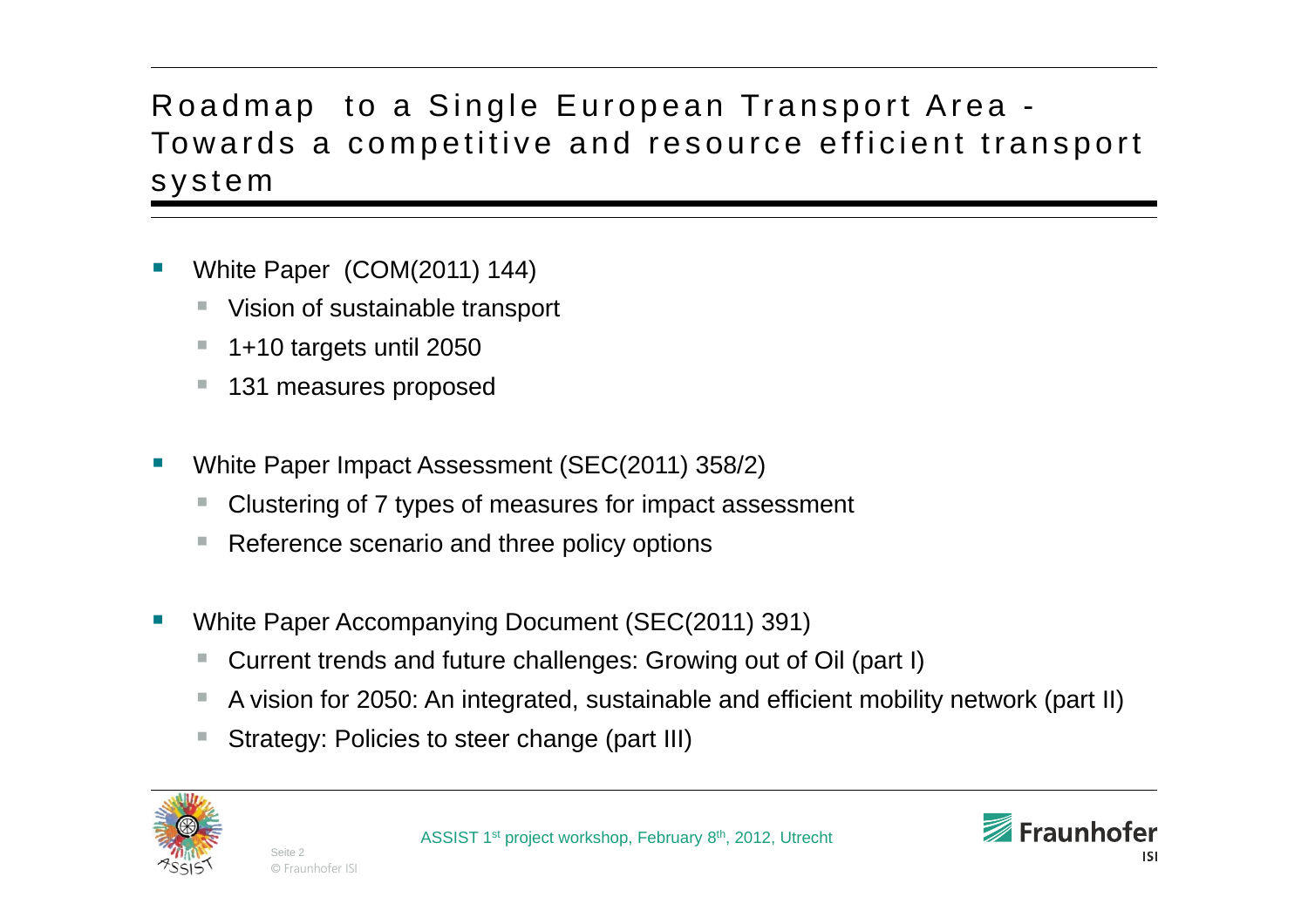### White Paper Targets – 1+10

- Reducing transport GHG emissions at least by **-60% until 2050** compared with 1990 (incl. aviation and excluding maritime).
- п 10 further targets:
	- н -50% conventionally fuelled cars in urban areas by 2030, -100% by 2050. CO2 free city logistics by 2030.
	- 40% low carbon fuels in aviation, -40% CO2 from maritime bunkers by 2050.
	- $\mathcal{L}_{\mathcal{A}}$ 30% of road freight over 300km shift to rail and waterborne by 2030, 50% by 2050.
	- $\mathcal{L}_{\mathcal{A}}$ Triple length of HSR network by 2030, by 2050 majority of medium distance demand by rail.
	- $\mathcal{L}_{\mathcal{A}}$ Fully functional TEN-T core network by 2030, high quality and capacity TEN-T by 2050.
	- г Connect all core airports and core ports to the rail network by 2050 (HSR, freight).
	- m. Install effective management systems for all modes (SESAR by 2020, ERTMS, Galileo, etc.).
	- $\mathcal{L}_{\mathcal{A}}$ Framework for European multimodal transport information, mgt. and payment system by 2020.
	- Close to zero fatalities in road transport by 2050, halving casualties by 2020.
	- $\mathcal{L}_{\mathcal{A}}$  Full application of "user pays" and "polluter pays" principles to eliminate market distortions and ensure transport investments.

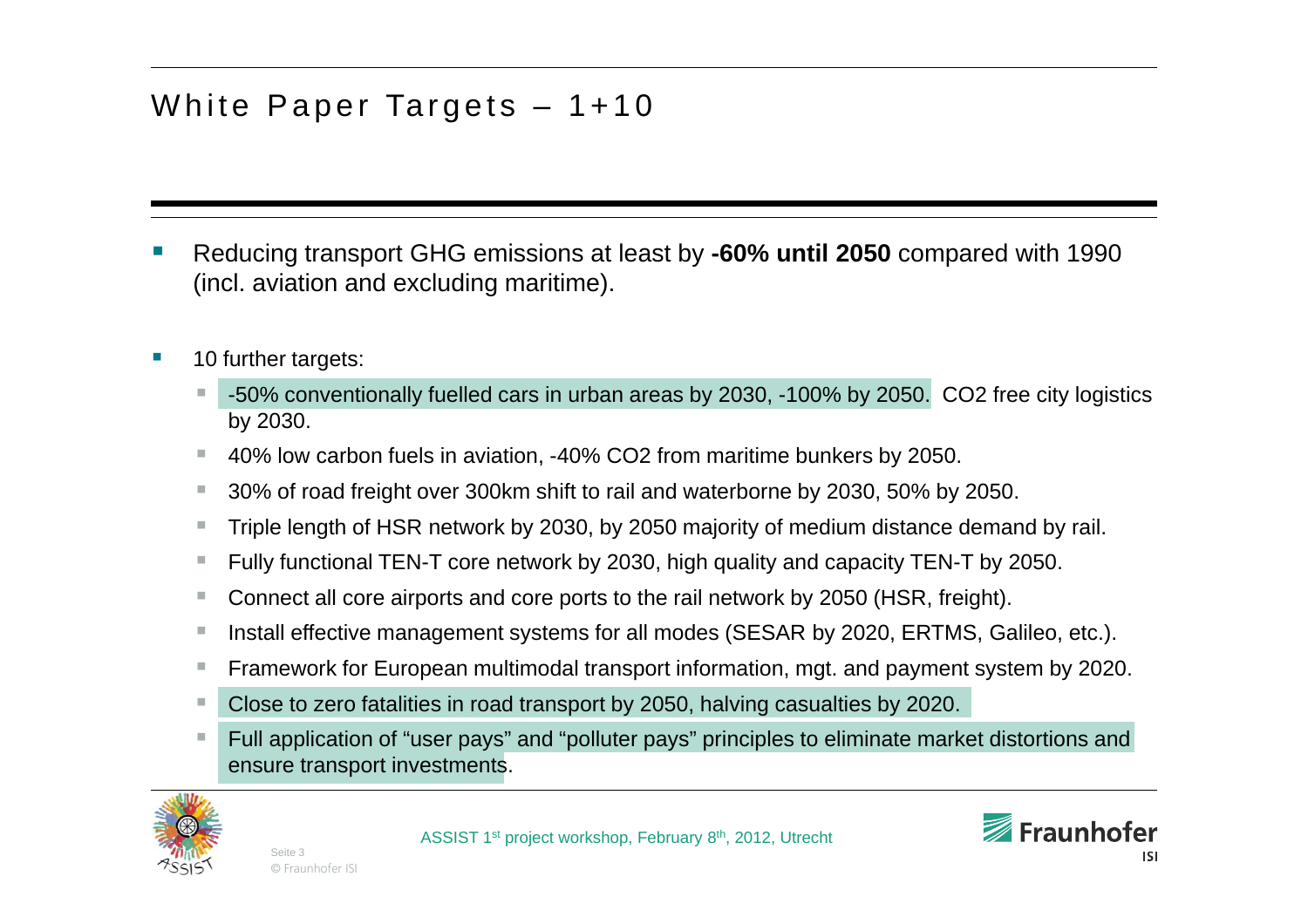### White Paper Impact Assessment

- **Contract Contract Contract Contract Contract Contract Contract Contract Contract Contract Contract Contract Co** Model-based analysis (PRIMES-TREMOVE, TRANSTOOLS, GEM-E3)
- $\sim$ 4 Scenarios: Reference, operation focussed, technology focussed, balanced
- Ξ Clustering of 7 categories of transport policy measures:
	- **College** Pricing
	- $\mathcal{L}_{\mathcal{A}}$ **Taxation**
	- **College Infrastructure**
	- $\sim$ Internal market
	- $\mathcal{C}$ Efficiency standards & flanking measures
	- $\mathcal{L}_{\mathcal{A}}$ Transport planning
	- Τ Research and innovation
- **Contract Contract Contract Contract Contract Contract Contract Contract Contract Contract Contract Contract Co**  Limited assessment of social impacts with TRANSTOOLS and PRIMES-TREMOVE models.

=> motivation to carry out ASSIST



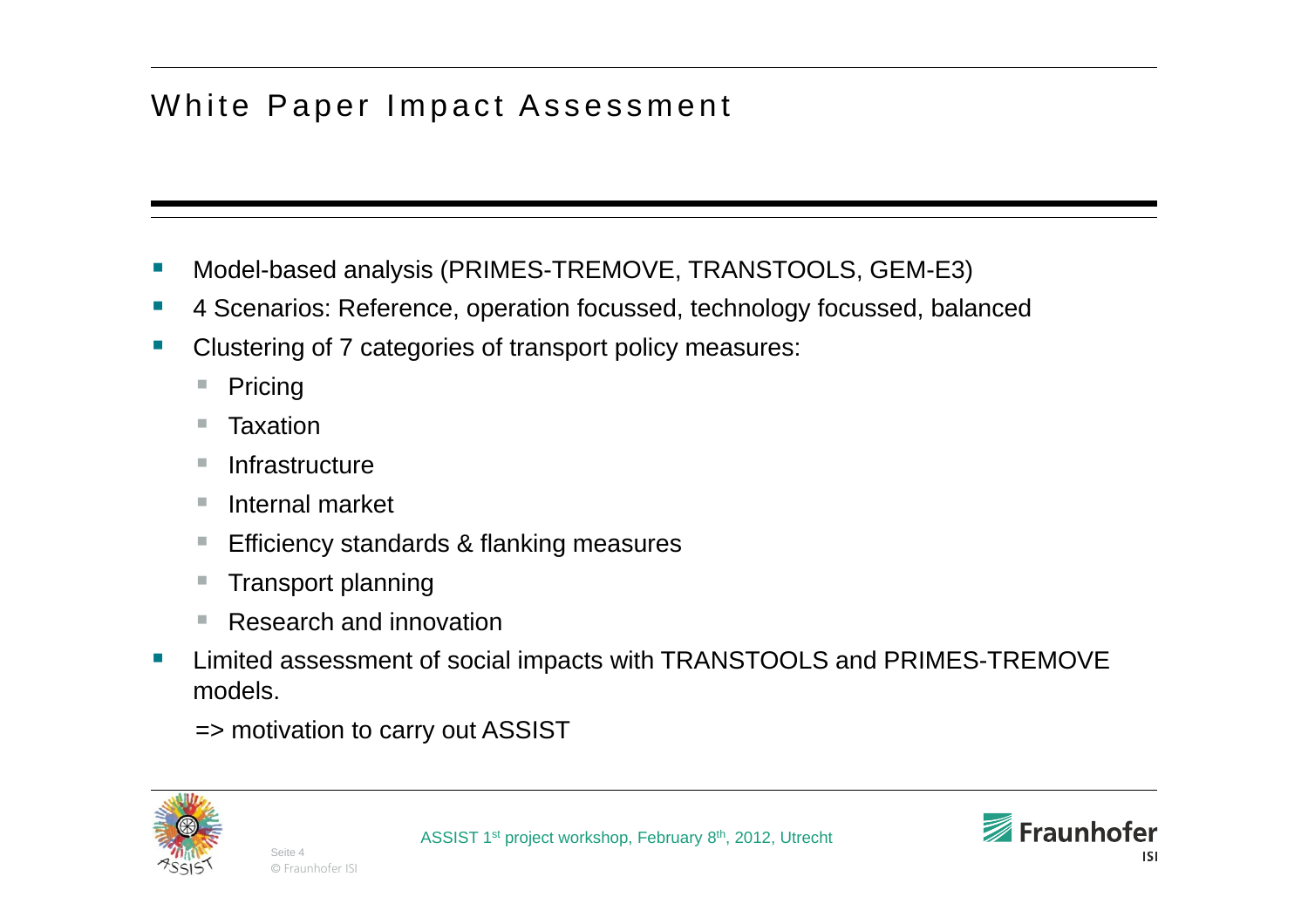## White Paper Accompanying Document

- **Contract Contract Contract Contract Contract Contract Contract Contract Contract Contract Contract Contract Co**  People are at the centre of EU transport policy. To ensure **high level of service quality and good working conditions,** legal requirements make sure that neither passengers nor workers are unduly affected by increasing competitive pressure in the transport markets. The EU has established a set of passenger rights, first in air transport, later in rail and recently also in waterborne and coach transport (p. 9).
- Measures of the White Paper motivated to foster social improvements (excerpt)
	- 1.2. Promoting quality jobs and better working conditions
	- $\mathcal{L}_{\mathcal{A}}$ 1.2.1. A social code for mobile road transport workers
	- $\mathcal{L}_{\mathcal{A}}$ 1.2.2. A social sgenda for waterborne transport
	- $\mathcal{L}_{\mathcal{A}}$ 1.2.3. A socially responsible aviation sector
	- $\mathcal{L}_{\mathcal{A}}$  1.2.4. An evaluation of the EU approach to jobs and working conditions across transport modes.



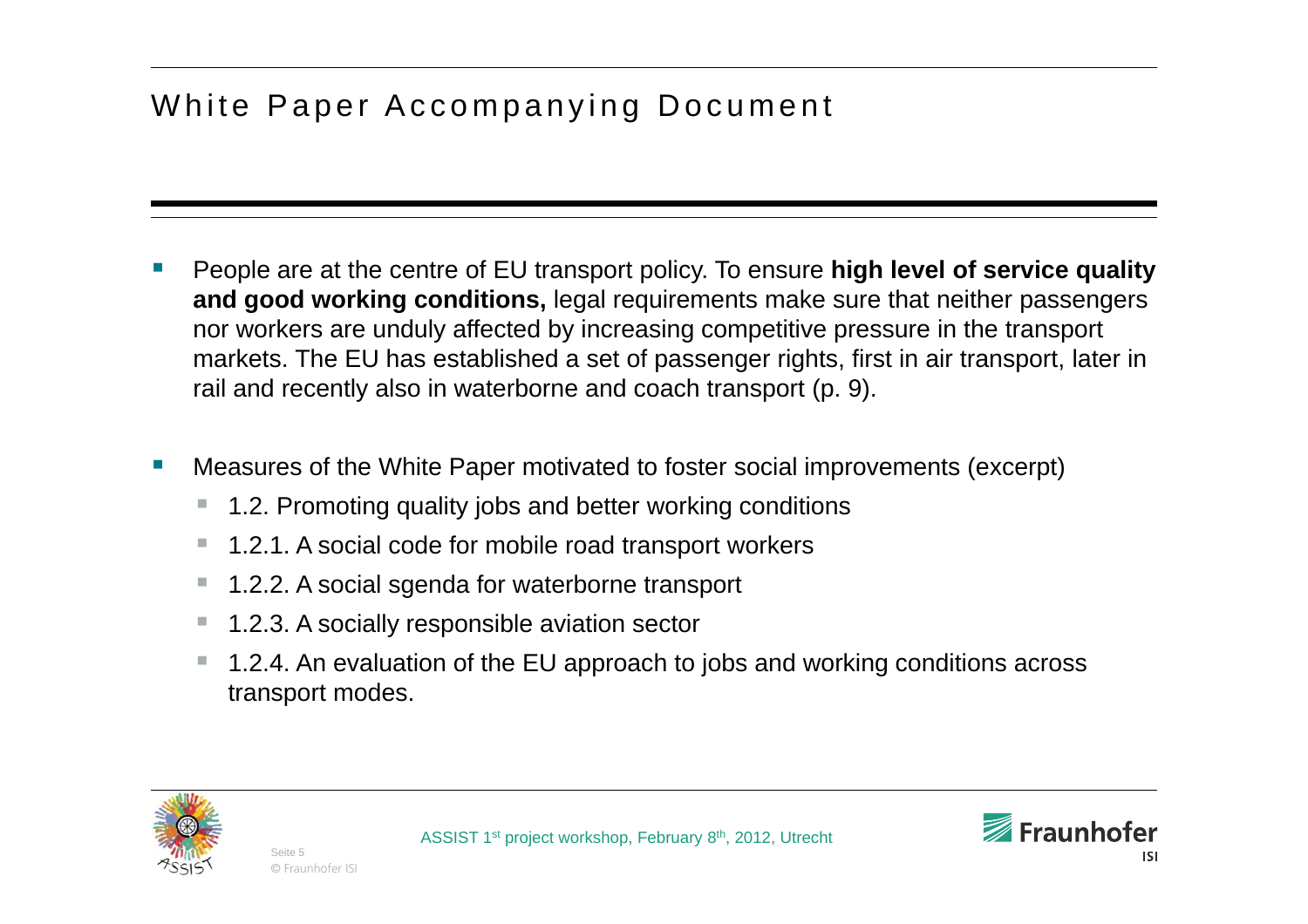## State of the art of European policy impact assessment

- **Contract Contract Contract Contract Contract Contract Contract Contract Contract Contract Contract Contract Co** Assessment of social and economic impacts required by EU policy
- Strong policy approach of White Paper will induce significant structural changes
	- The more important is analysis of social and economic impacts
- **T**  But limitations
	- Τ Often only direct economic impacts assessed, neglecting second round effects
	- Distributional impacts often neglected as well (spatial, sectoral)
	- $\mathcal{L}_{\mathcal{A}}$ Social impacts often combined with other impacts and difficult to separate
	- Social impacts of transport policy difficult to measure (only today?)
	- **COL** Social impacts of transport policy difficult to model (only today?)